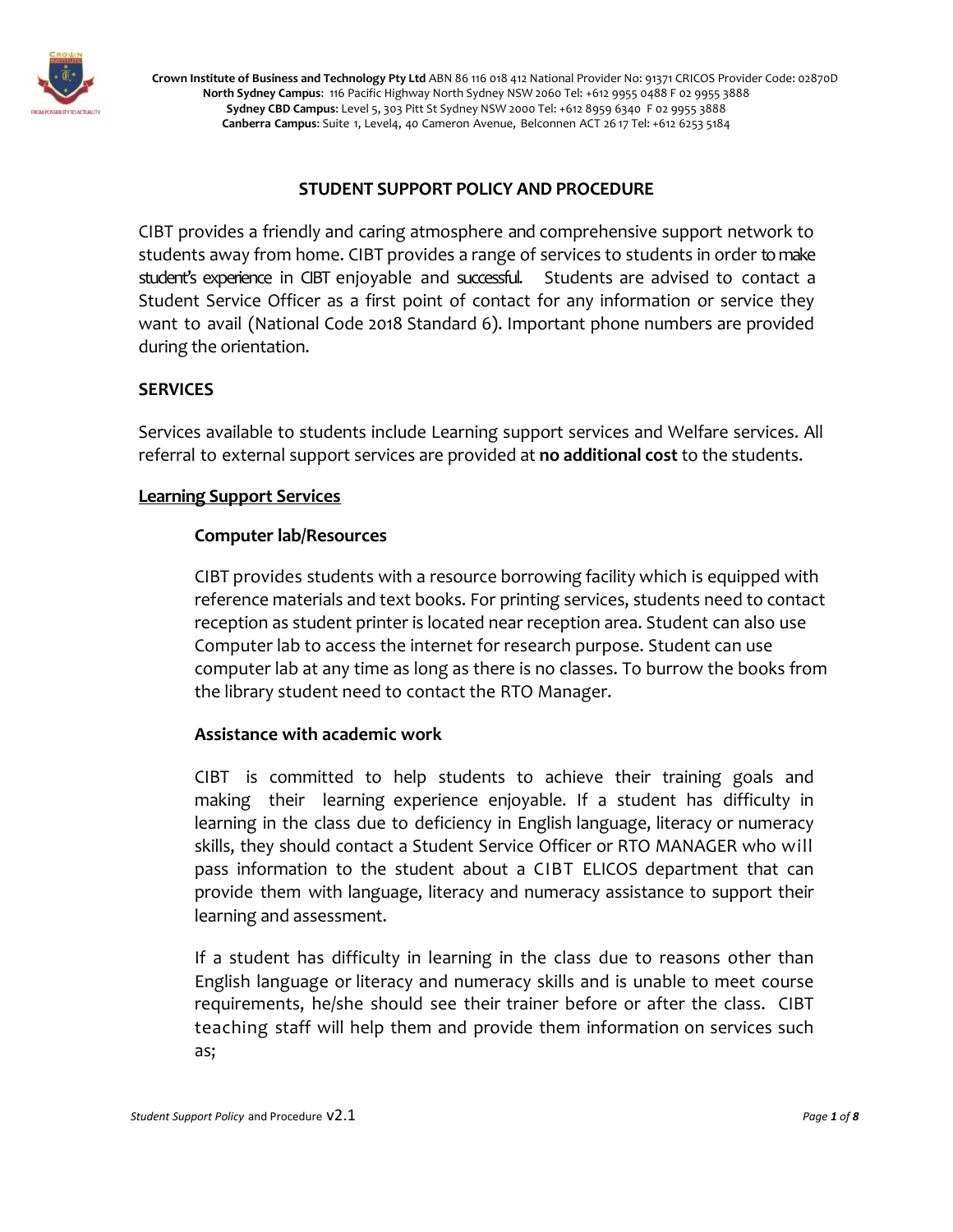

- Supervised study groups
- Tutorial support assistance
- Provide close supervision by trainer in the class in their progress

If students have any concerns about their visa condition relating to course progress and/or attendance, they are encouraged to discuss the matter with Student Service Officer who may refer them to services designed to assist students in meeting course requirements and maintaining their attendance.

#### **Welfare Services**

### **Homestay accommodation/ accommodation requirements**

Homestay family accommodation can be arranged if it is required at a minimal cost. Please contact Student Service officer via telephone or via email to discuss your accommodation needs. Students going into homestay accommodation are met at the airport either by a CIBT representative or a host family member if requested (airport pickup fee applies).

Accommodation needs are different for each student and vary according to the need, budget and area. If students want to change their current accommodation, arrangements or require assistance Student Service Officer can provide students general information about accommodation options, finding accommodation, their rights and responsibilities as tenants etc.

CIBT provides accommodation services through home stay network, for detail information please visit [www.homestaynetwork.com.au](http://www.homestaynetwork.com.au/)

## **Personal and Academic Counseling Services**

CIBT RTO Manager does all Academic counseling to students who needed to be counseled related to any academic issues and there is no cost involved in this.

Students will be refereed to qualified personal counselor, Michael Voon if they need to see personal counselor. However students are required to pay counseling fee for visiting the external counselor. CIBT only refers the student to the counselor, and there is no **cost for providing referral.** Student must contact student service officer if they wish to access external personal counselor.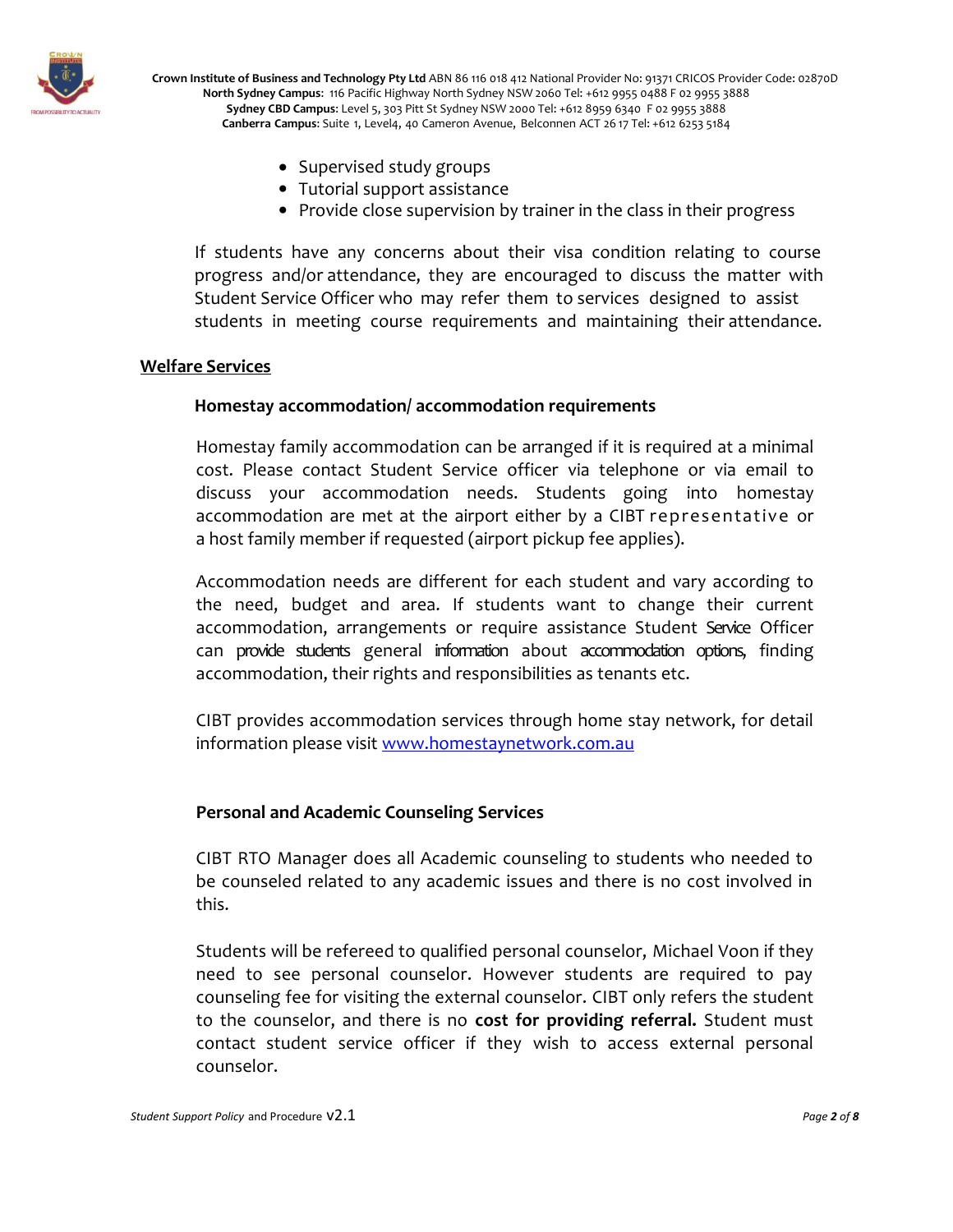

# **Orientation**

Orientation program is delivered on the students' first day of the course to familiarise them with the rules, facilities and procedures of CIBT. Students are provided with a students' handbook and orientation handbook which contains all information required to achieve their learning goals besides the information about support services such as transport, resource borrowing facility and common room facilities in CIBT , shopping areas, cinemas etc. that might assist students in the transition to life and study in a new environment. Orientation program is also available for late arrivals and students who begin at different intakes.

## **Student Contact**

All students are informed about the CIBT Student Service Officer as the official point of contact. The role of a Student Service Officer is to assist students with any personal difficulties or problems they may experience while studying in Australia. The Student Service Officer refers the students to appropriate services provided by CIBT , direct them to people who can support them to maintain satisfactory attendance and course progress, people/bodies for matters such as visa renewals, accommodations, medical appointments and any other problem students require help with. The list of important phone numbers is also appended with this document. There is no charge for referral services.

#### **Common Room/Recreational Area**

CIBT has open air recreational area in level 3. CIBT also has a small common area with 3 computers in downstairs where student can read newspapers and browse the internet. A small breakout room is been used as common room for eating lunches and snacks. There is Fridge, and Microwave facility is available in level 1 kitchenette.

#### **Working while you study**

Many students like to work to avail the opportunities to practice their English language skills, meet Australian people and learn more about Australian culture. It also provides them additional income to support themselves during the long periods they are away from home. Australian student visa regulations enable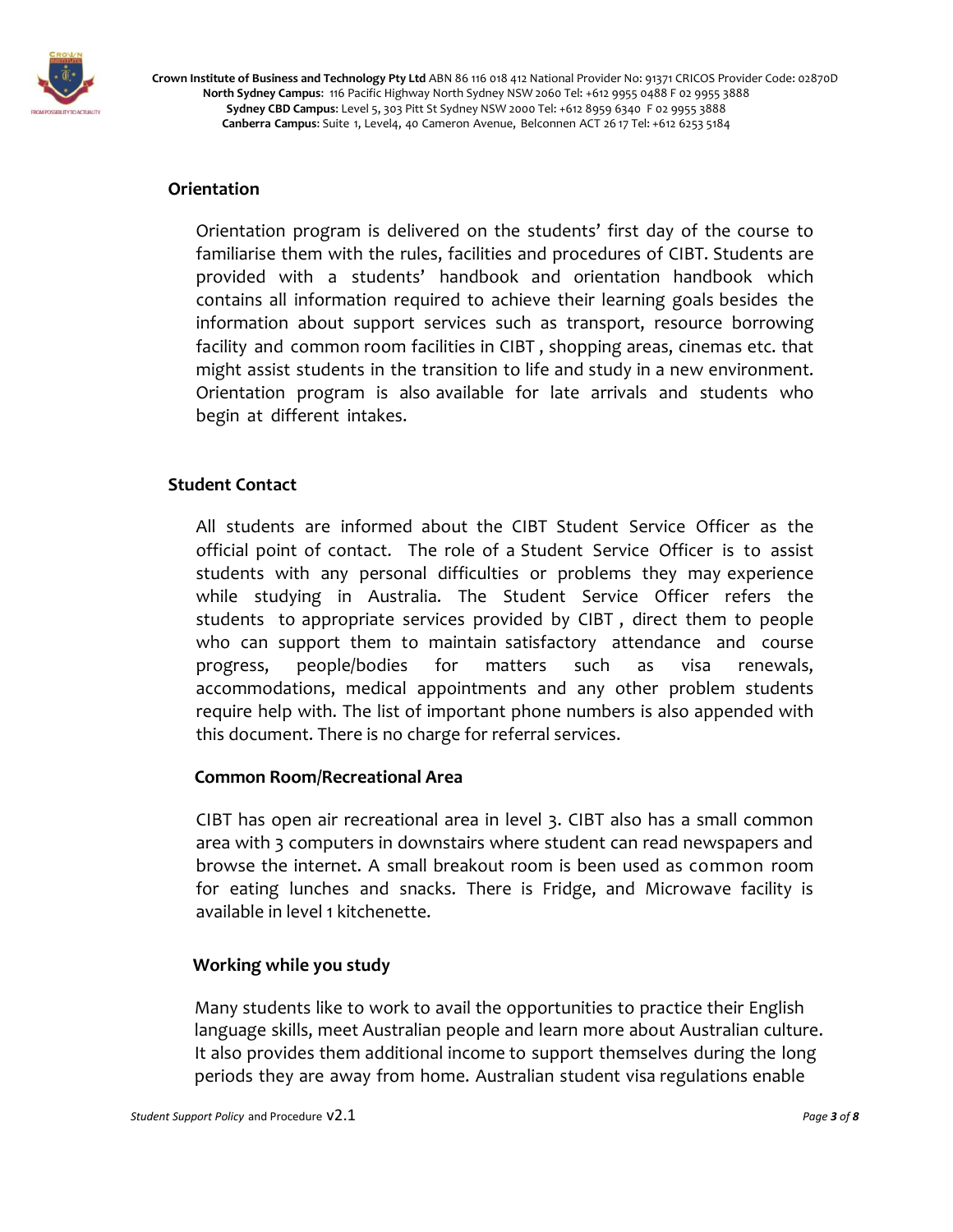

international students to work up to 40 hours fortnightly during term and fulltime during vacations/formal holidays. CIBT advises students to make sure that any paid work doesn't interfere with their studies. There are no work rights for students studying on tourist visas.

### **Emergency Assistance and Medical Care services**

All students should carry their student ID card with their contact details, phone number and the 24- hour emergency contact phone number to provide them with the security of knowing that they can get assistance in case of an emergency. Students can always dial '000' in case of any emergency. There are many medical facilities located close to campus. Please check the orientation handbook or notice board for list of medical centers around CIBT.

In case of emergency, CIBT follows its **critical incident policy** and takes appropriate action. Please refer to website for details of the critical incident policy or student handbook.

### **First Aid Officer**

CIBT has a qualified First Aid officer on campus that will assist with emergency first aid if required. For cases requiring further medical attention, students will be directed to the care of qualified medical practitioner. Please note first aid box is located in level 1 reception area.

#### **Medical Insurance cover**

Overseas Student health Insurance (OSHC) is compulsory by law for all student visa holders. Medibank Private /BUPA are the organization that provides this service to International Students.

CIBT provides services to apply for Medibank insurance cover on students' behalf for the whole duration of the course they have been enrolled. You are covered by the OSHC from the day you arrive in Australia, until the end date of your visa. It takes approximately 4 weeks to process and get a medical card. If students have any medical problem before they get their medical card, they can go to any doctor, pay for the consultation and ask for a receipt. Medibank Private will reimburse the money if they have the receipt.

If the student applies Overseas Student health Insurance cover for one year or less, renewal of medical card is responsibility of the student and can be done easily by visiting in person at any Medibank office. Students need to show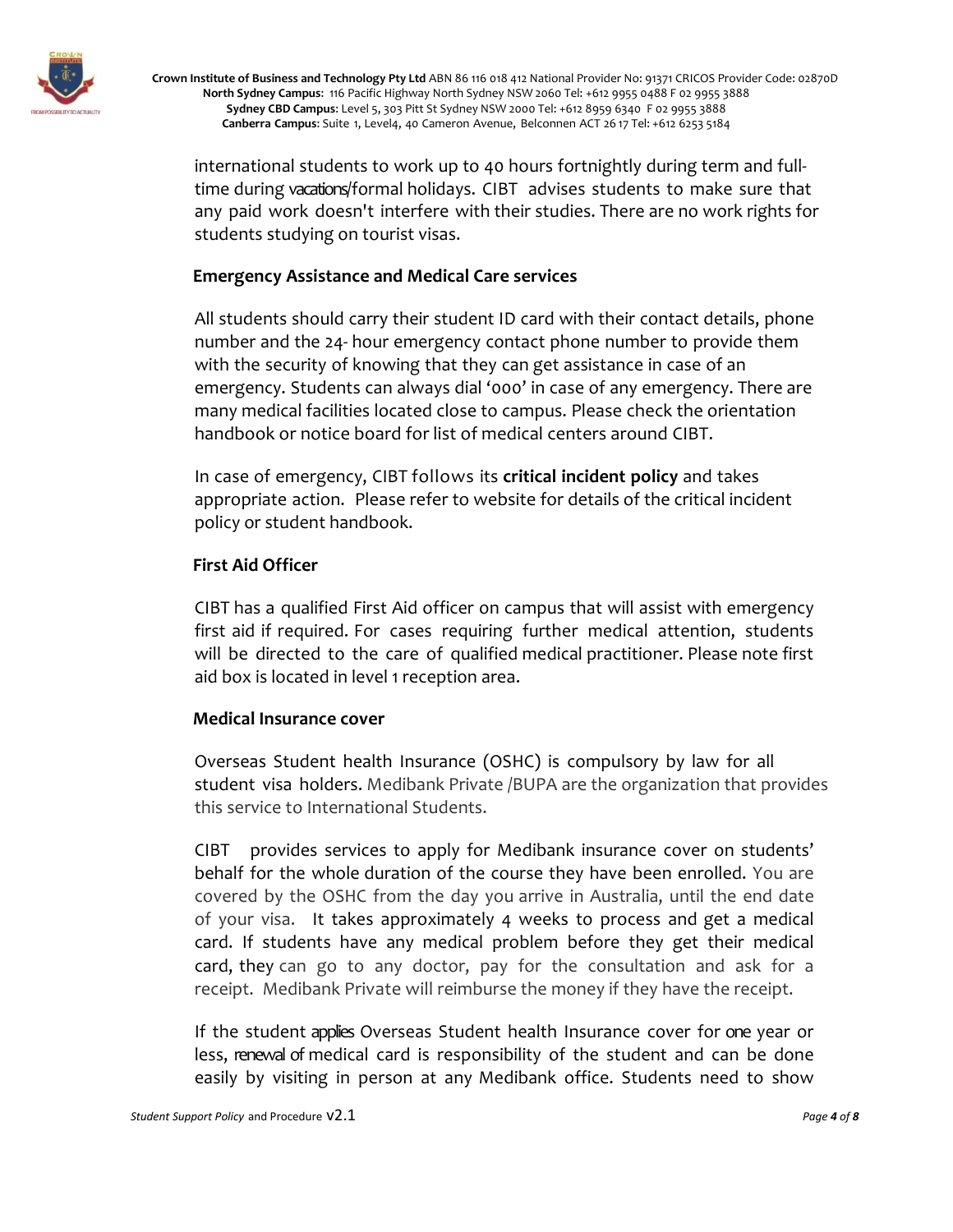

their passport at Medibank office for verification of their identity. The contact information about Medibank is; Medibank Private – Overseas Student Health Cover Provider

Telephone: 132 331 within Australia +61 3 8622 5780 outside Australia 8am - 8pm Monday to Friday or 8am - 4pm on Saturday, Australian Eastern Standard Time

Website: [www.medibank.com.au](http://www.medibank.com.au/)

### **Complaints and Appeal Processes**

If students have any complaints related to any service provided to them by CIBT or person associated with the , they may follow Complaints and Appeal procedures of CIBT .

### **Course Progress and attendance**

CIBT is committed to monitor and assess students' course progress and attendance and implement the intervention strategy for any student who is at risk of not meeting satisfactory course progress or attendance (National code 2018 standard 8)

## **Post Program and Exit Support Services**

These services include assistance with job seeking, resume and interview skills vocational/academic advice and mentoring. Students are advised by CIBT RTO Manager of this service towards the completion of their qualification or course.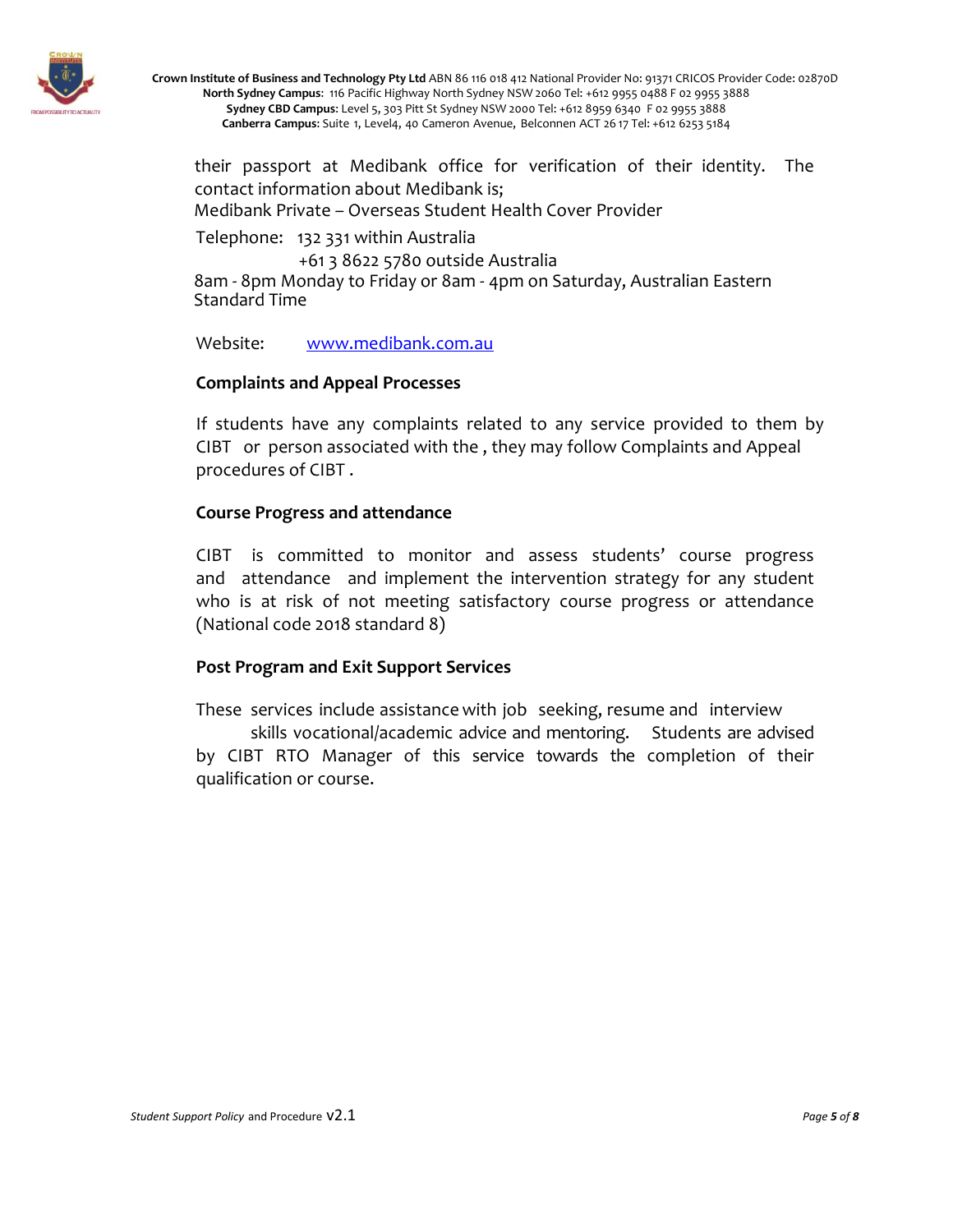

### **Legal services**

This service aims to help international students adjust to study and life in Australia. Should students need legal help with visa matters, accommodation crisis, or if they got into trouble with the law e.g., underage drinking etc. we can refer students to legal support and referral services. Students can contact Student Service Officer or RTO Manager to discuss their need of legal assistance.

#### **Some Important Contact Numbers**

| Police                                                        | 000                     |
|---------------------------------------------------------------|-------------------------|
| <b>Alcoholics Anonymous</b>                                   | 02 9387 7788            |
| Aids Information Line                                         | 02 9332 9700            |
| Alcohol and Drug Foundation                                   | 02 9572 9978            |
| Salvo Crisis Line                                             | 02 9331 2000            |
| Suicide Prevention Australia                                  | 02 9568 3111            |
| <b>NSW Health Sexual Assault</b>                              | 02 9515 6111 (24 hours) |
| Disability Discrimination Legal Centre                        | 02 9310 7722            |
| Domestic Violence Advocacy Service                            | 02 9367 3741            |
| Legal Centres, Community, State Office                        | 02 9318 2355            |
| Gay and Lesbian Counseling Service of NSW                     | 02 8594 9500            |
| <b>Gamblers Anonymous</b>                                     | 02 9564 1574            |
| Kids Help Line                                                | 1800 551 800            |
| Lifeline                                                      | 131 114                 |
| <b>NSW Council of Social Services</b>                         | 02 9211 2599            |
| <b>NSW Quit Line</b>                                          | 131848                  |
| <b>Tenants Advice and Advocacy Service</b>                    | 1800 642 609            |
| Men's Referral Service                                        | 1800 065 973            |
| <b>Parent Line</b>                                            | 132 289                 |
| Royal Prince Alfred Hospital                                  | 02 9515 6111            |
| <b>Cancer Council</b>                                         | 02 9687 1399            |
| Hepatitis C Council of NSW                                    | 02 9332 1599            |
| <b>NSW Breast Cancer Institute</b>                            | 02 9845 6728            |
| Diabetes Australia-NSW                                        | 02 9552 9900            |
| <b>Shelter NSW</b>                                            | 02 9267 5733            |
| St Vincent De Paul Society Financial<br>Counseling<br>Service | 02 9905 0424            |
| NSW Women's Refuge Resource Centre                            | 02 9698 9777            |

*Student Support Policy* and Procedure v2.1 *Page 6 of 8*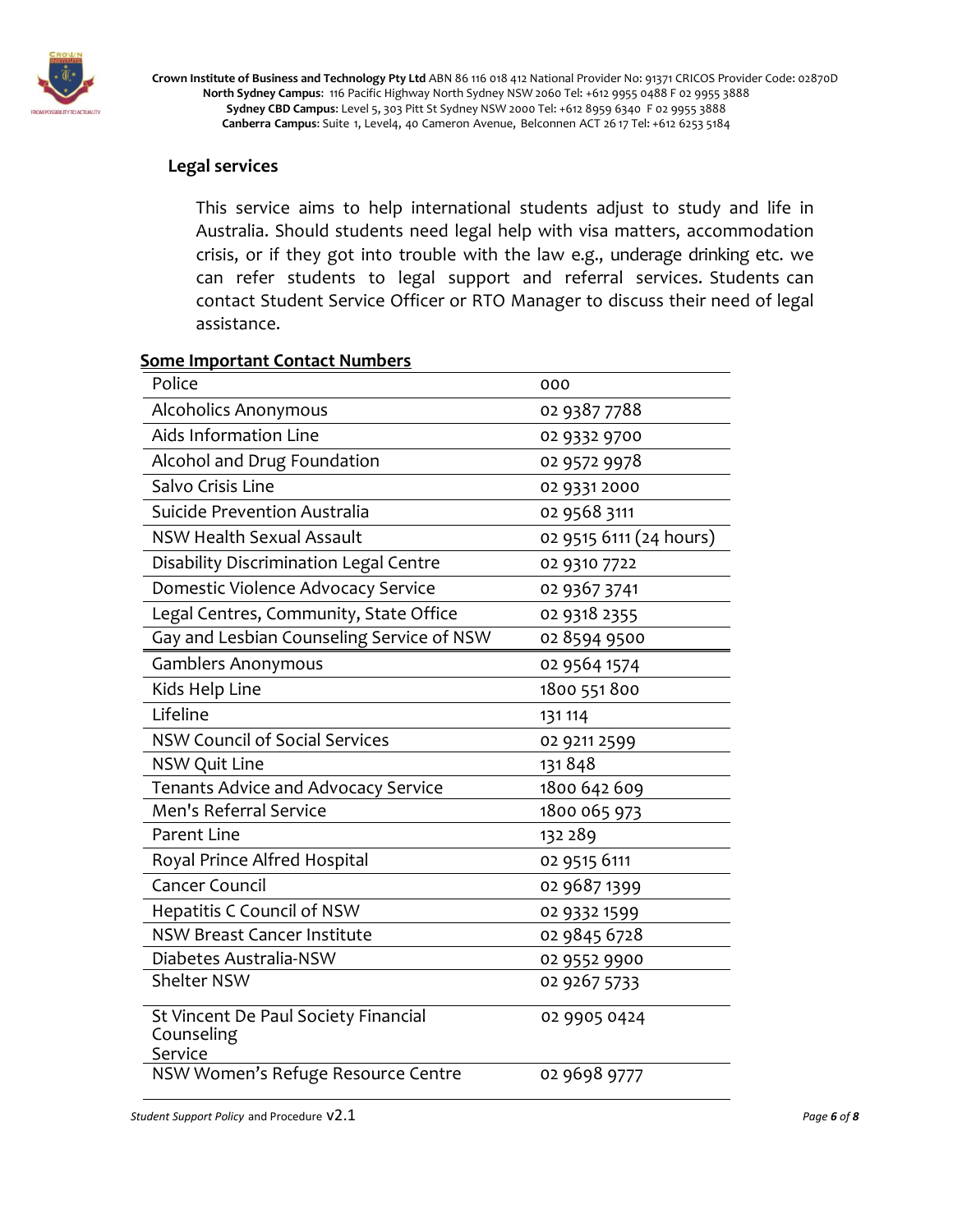

Women's Legal Services NSW - Domestic Violence 02 8745 6999